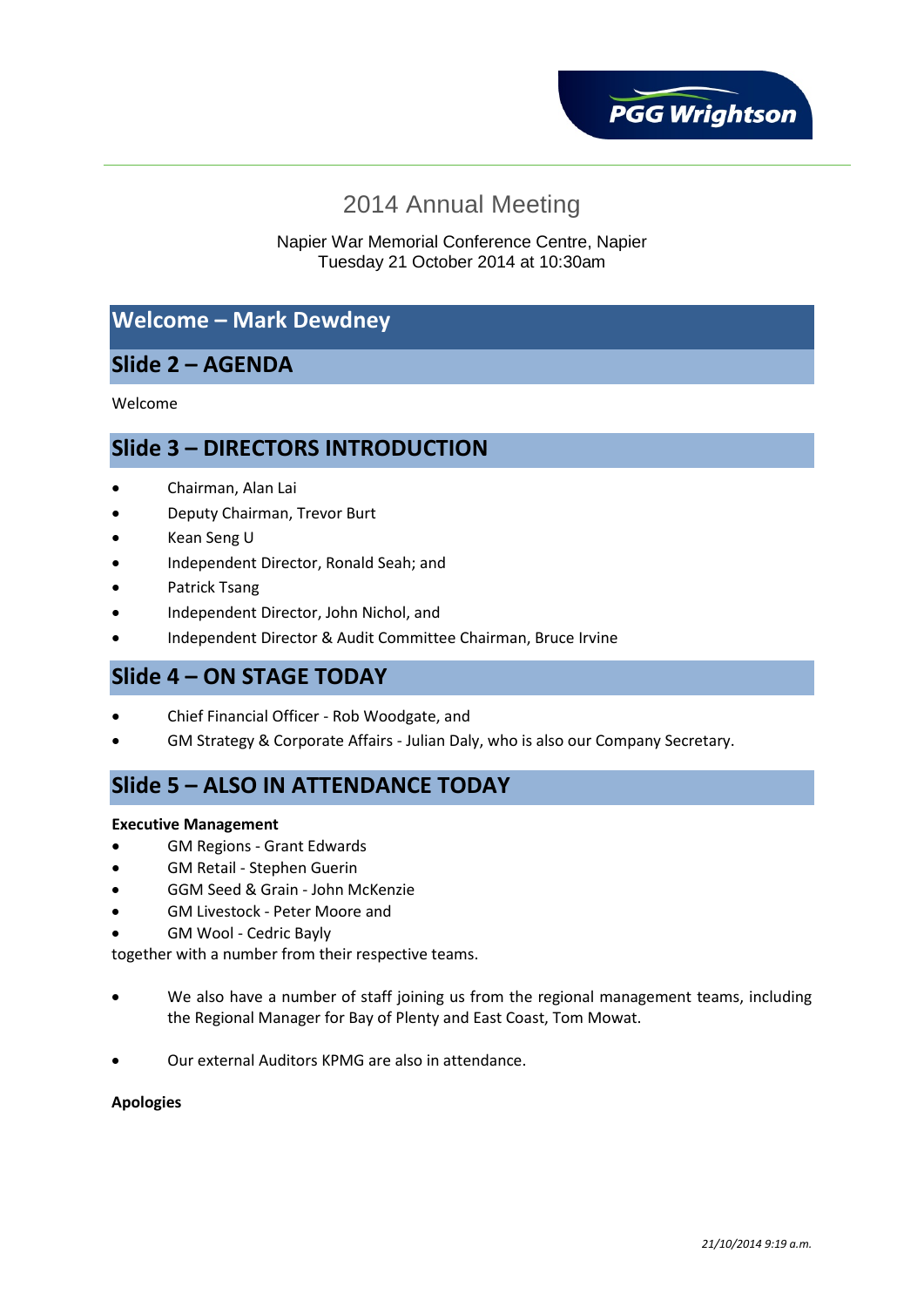

### **Slide 6 - FORMALITIES**

- **Notice of Meeting**
- **Minutes**
- **Proxies**
- **Annual Report**

# **Alan Lai**

## **Slide 7 – CHAIRMAN'S ADDRESS**

It is my pleasure to speak to you one year on from my appointment as Chairman at the Annual Shareholders Meeting last year. It is very pleasing to be able to stand before you today and acknowledge the positive results over the past year and the strides that have been made by PGG Wrightson.

Much credit is due to the staff that have worked in the business and with our clients over the year. It is very positive to see that PGG Wrightson is on a steady path to re-claiming its position as a leading option for investors looking for broad based exposure to New Zealand agriculture and the commercialisation of agri-technologies to our growing international markets.

### **Slide 8 – Strongest result for several years**

The year to 30 June 2014 was a significant one within PGG Wrightson's more than 140 year history. It also marked my first year as Chairman and Mark Dewdney's first year as CEO.

We continue to see significant improvements across all aspects of the company. The management team has been given a challenge to grow the business. Mark has an engaged and passionate group of people working with him. The Board is aligned to the strategy and believes that PGW can capitalise on its unique position in the agriculture sector in New Zealand and other markets in which it operates internationally.

At last year's shareholders meeting we commented that as a company, our fortunes are closely tied to those of our customers and this is reflected in our overall results. In contrast to 2013, however, New Zealand agriculture has performed strongly over the last year. Also, the Australian and South American agriculture sectors have been solid. Our size, products and geographic reach, technical expertise, and dedicated staff allowed PGW to capitalise on that strength.

Operating earnings before interest, tax and depreciation (Operating EBITDA) for the year was \$58.7 million, compared with \$45.8 million for the year to June 2013. This is an increase of more than 28%.

The strong operating performance, balance sheet strength and future confidence gave the Board the confidence to increase dividends over the year. The final dividend of 3.5 cents per share made a total of 5.5 cents per share paid for the year.

A clear and aspirational strategy has been articulated for the business and approved by the Board and we look forward to seeing the implementation of this plan in the current financial year and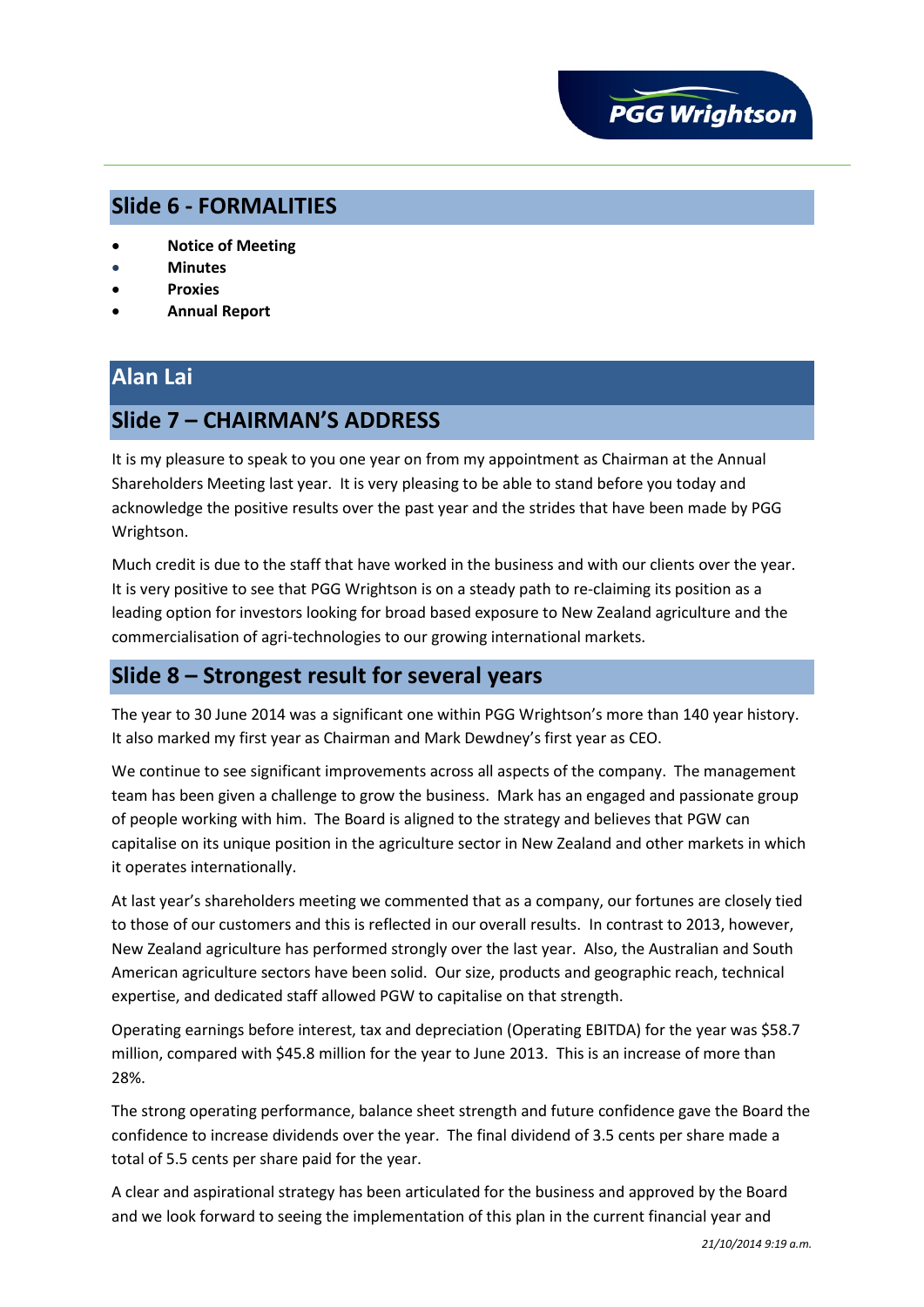

**PGG Wrightson** 

Management has the full support of the Board, which has every faith that business is on the right path for bright future.

Finally, on behalf of the Board I would acknowledge the effort and commitment of our staff across the PGG Wrightson business. I now hand you back to our Chief Executive, Mark Dewdney.

## **Mark Dewdney – Chief Executive**

### **Slide 9 – THE YEAR IN REVIEW**

I'll now speak to the financial and operational performance of PGG Wrightson over the last financial year. I'd then like to talk you through the three key themes of our strategy, which will then bring us to the financial performance that you, as shareholders, can expect of PGW following which there will be the opportunity for you to ask questions.

## **Slide 10 – OPERATING EBITDA RECONCILIATION**

Before we get started, please note that we use Operating EBITDA as a key measure of performance within the business. This is a non-GAAP financial accounting measure and I would refer you to our full accounts for details of how this relates to Net Profit measures.

### **Slide 11 – SNAPSHOT**

This is PGW's strongest result in several years and I would like to acknowledge the commitment and contribution of our staff in what has been achieved.

We've achieved a lot over 2014. This rather busy slide summarises a number of those accomplishments. You can also find this in the annual report. These accomplishments are some of the reasons that we believe PGW is a stronger company today than it was at last year's shareholders meeting.

I'd like to touch on a couple of these items in particular:

- We've created PGG Wrightson Water through the acquisition of Water Dynamics and Aquaspec to our Irrigation and Pumping business. This gives the Water business a stronger footprint in the North Island and adds wholesale supply capability.
- We've reconfigured our South American operations to focus our resources on those activities that will provide the best returns and long term prospects, and
- We've added 13 new dairy positions to our Livestock team as part of our commitment to increase our offering to the dairy sector

In recent years PGG Wrightson has invested substantially in our people, our infrastructure and our products. This has built a strong foundation that is focussed on delivering quality products and services to our customers in order to build deep and trusted relationships with them.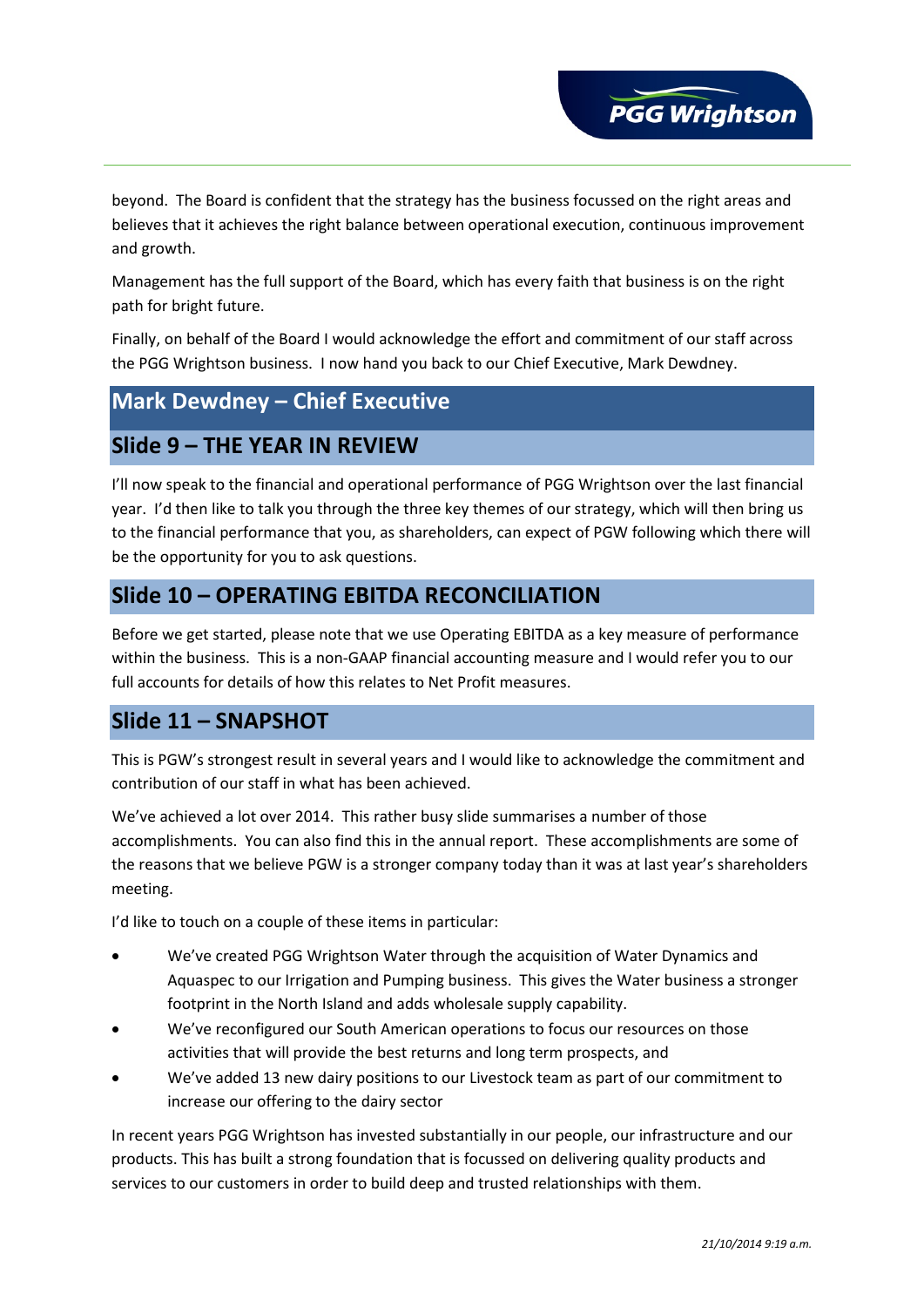

We've put a lot of effort into the culture of the organisation; our staff engagement performance index is at an all-time high. Our store refurbishment program and frontline training programs have led to market share gains. Our investment in research and development continues to improve the performance of our product, generating productivity gains for our customers.

It gives me great pleasure to be able to stand before you today to say that this hard work is translating into increased financial returns for the shareholders.

## **Slide 12 – FINANCIAL RESULTS**

The New Zealand agriculture sector experienced a favourable year in FY14 and this shows through in our individual business unit results. Across most of our businesses we've seen increases in profitability compared to last year. This has come through a combination of strong sector performance, winning market share, taking advantage of opportunities through acquisitions and strong margin and cost management.

Our Rural Supplies and Fruitfed businesses continued to trade strongly, with combined revenues up \$52 million or 12%. Operating EBITDA increased by \$2.3 million to \$25.5 million.

We have been working hard on developing our technical expertise, customer service and logistics systems and this is delivering positive results.

We achieved strong sales growth on the back of confidence in the dairy sector and we have achieved market share growth in key value added categories related to agronomy inputs, with AgChem and Fertiliser in particular seeing strong market share growth.

The Seed & Grain business reported Operating EBITDA of \$34.0 million, compared to last year's EBITDA of \$26.5 million. Increased Operating EBITDA was achieved in our New Zealand Seeds, Australian Seeds and International business units.

Favourable trading conditions in New Zealand Seeds resulted in greater volumes of proprietary grasses being sold. Across all of our proprietary grasses we sold 322 metric tons more than the year prior. Within our maize business we saw a 30% uplift in sales.

In Australia, higher volumes of proprietary products were sold along with greater volumes of retail boxed turf seed, following our investment in a new boxing plant. When we look at performance for the year in Australia, we achieved a \$2.4 million Operating EBITDA uplift.

Solid margin improvements in Uruguay allowed us to deliver a \$1 million improvement from the South American operations.

Livestock Operating EBITDA increased by \$1.2 million to \$13.4 million.

Overall, tallies for all stock sold across all of our channels was lower compared to last year (7.6 million versus 8.1 million in the prior year) with the largest decline in sheep tallies. Notwithstanding the reduced volume of stock sold, we saw higher prices with the average sheep unit price \$14 up on last year. The reduction in sheep numbers was a consequence of de-stocking from the prior year's drought along with the on-going change in land use towards dairy.

When we look at dairy volumes on the other hand we have had our second highest volume since 2005. This increase was market share driven and is the result of work to improve the quality and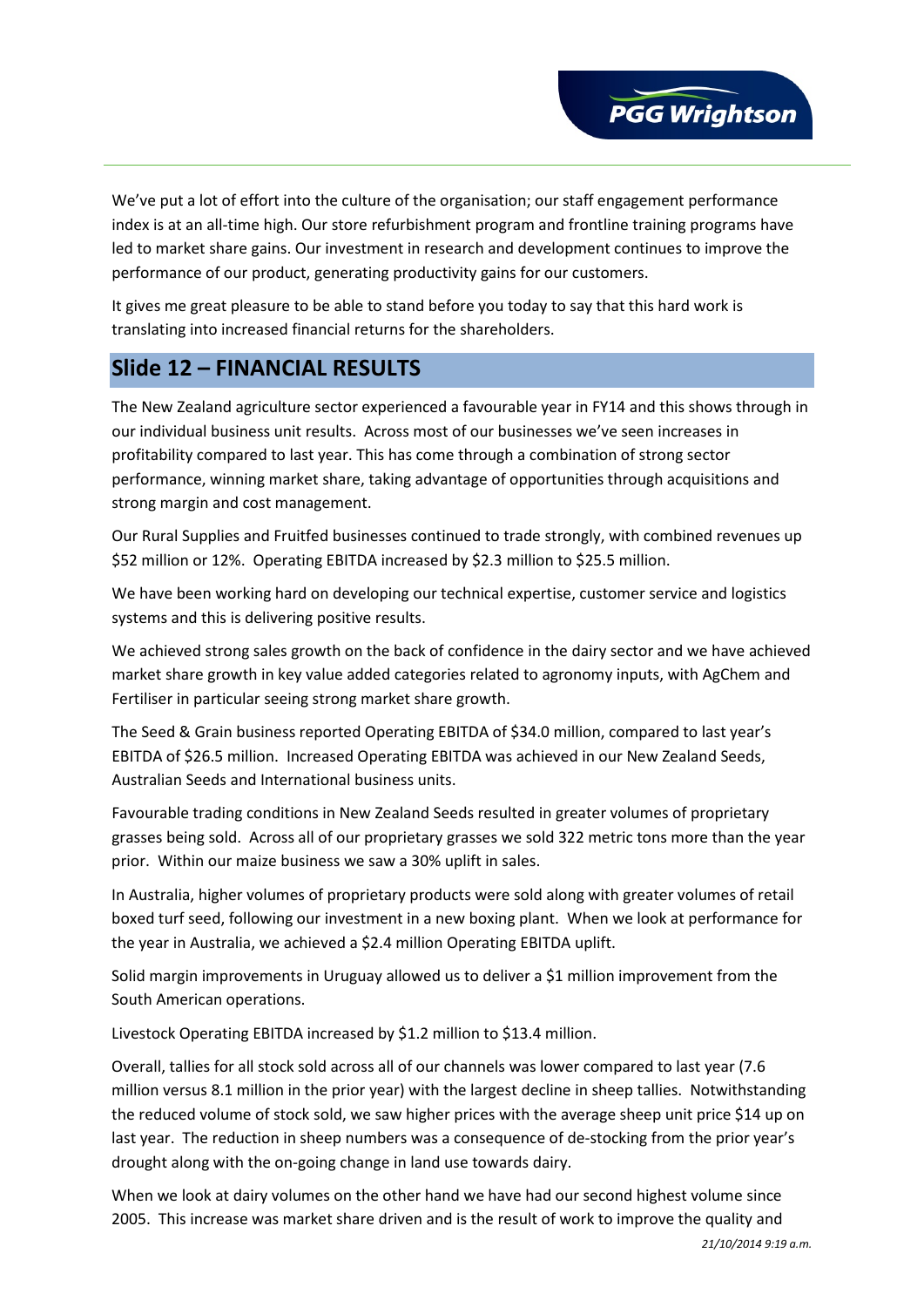capacity of our livestock rep force over the past few years. Cattle and dairy prices held up well throughout the twelve months and were up on last year's averages.

In our Live Export business we completed the Vietnam-based contract in the prior year and that largely explains \$16 million of the gap in revenues when drawing comparisons between periods. As we look into this year, we have changed our Live Export strategy and are now working with a specialist export joint venture partner to align our strengths in Livestock procurement with their shipping expertise. Our first shipment of cattle to China for many years was successfully delivered last month and further shipments are under negotiation.

Wool was our one significant business that contracted, though it is important to note that it was coming off a record year in FY13. Total bales declined reflecting the reduction in sheep numbers. This decline was however partially offset by strong growth in our export sales through Bloch & Behrens.

PGW Water operating EBITDA increased by \$1.6 million to \$6.6 million.

The Water business performed well in responding to the wind damage that a significant number of our clients experienced in Canterbury. We saw an uplift in revenues with the storm damage work largely completed by December, and almost a full year of trading of Water Dynamics/Aquaspec.

Real Estate Operating EBITDA more than doubled from \$1.3 million to \$3.3 million.

Dairy and dairy support land sales had a major impact on the overall performance of the business with Otago and Southland having had an exceptional year, with a number of large farm sales, and the sale of Solid Energy farm portfolio contributing to the success. The knowledge and experience of our sales force has continued to improve with a number of new agents joining us from competing agencies.

### **Slide 13– Almost every business improved**

To put the year in perspective here are the year on year improvements of each of the larger business units of the group. As you can see from this slide almost every business unit has positively contributed to the \$13 million increase in group Operating EBITDA.

I'm pleased to announce that this almost across-the-board improvement has continued into the first quarter of the current FY15. Seed & Grain have had better start to the year, with strong demand for fodder beet contributing to this year on year improvement. Wool, Livestock and Water have all had a stronger first quarter this year than they did last year.

### **Slide 14 – Our Strategy**

Over the last 12 months, the Executive team has led a significant project to develop and refine the Group strategy for PGG Wrightson. This involved undertaking macro analysis of the rural sector and the high level market drivers at play while also evaluating PGG Wrightson and each of its business units. Within PGG Wrightson, strategic planning takes place at both the Group level and at the level of our individual business units. Our individual business units have detailed plans and strategic objectives which map out how we see the markets in which we operate and how we intend to respond in order to capitalise on the opportunities we have identified.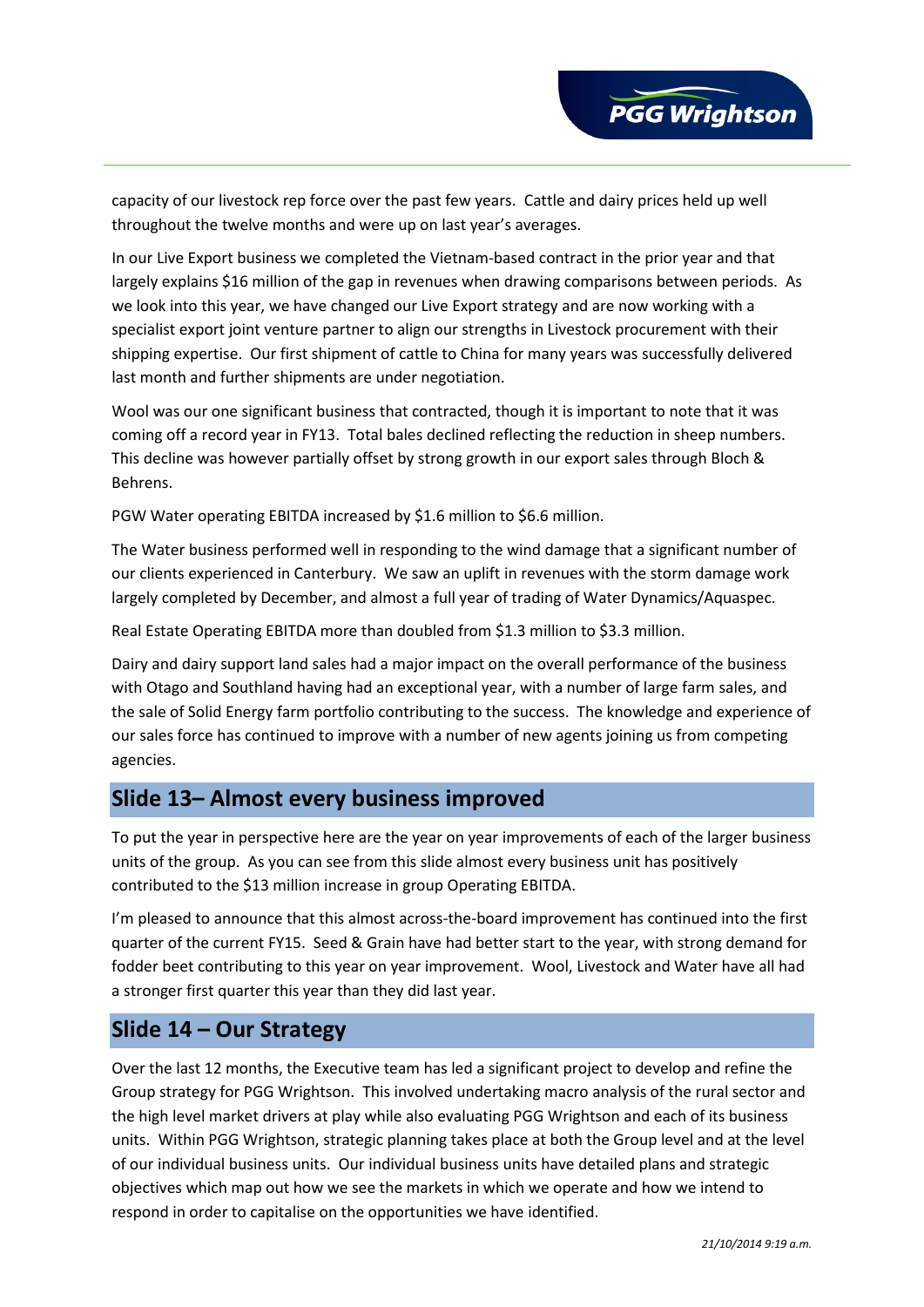

As we worked through our strategic planning three key themes emerged: **Improving our business**, **Growing our business** and looking for **Game-changers** that will allow us to meet our changing customer needs and stay ahead of our competitors.

Our core strengths in sheep, beef, arable, horticulture, viticulture, livestock and wool trading and agronomy will remain at the heart of our strategy. On top of these we see several areas where we have the ability to grow our business further.

I'll now elaborate further on each of these strategic themes.

### **Slide 15 – Improve**

We are an important business partner to our customers. Our customers depend on us to provide the products and services they need to run their businesses. In addition, customers rely on our experience and trust our expertise to help them achieve better results. As farming continues to become more complex and sophisticated, so too, the level of service we provide our customers must continue to develop and improve. Some of the key elements of this theme include the following:

- **One PGW** is about putting the customer first through acting seamlessly as One PGW across all our services. While each of our businesses service a different aspect of our customers' on-farm needs, putting the customer first means considering how we work together across our business to deliver better service and results for the customer. It relies on staff to look for opportunities to work together to deliver superior customer service and systems.
- **Delivering a great customer experience** is central to the strong future of PGW. We need to ensure that we do the basics well. We strive to have systems and processes that are accurate and efficient and demonstrate a customer-driven culture.
- **Mobility** is about using the best tools and technology to deliver service and advice to our customers. This requires our staff to be knowledgeable about the products and services they sell and how these fit into wider farm systems. Achieving this requires us to invest in the right people, providing them with the training they need and providing them with the tools and technology to support them in delivering this knowledge to customers. As an illustration of this you'll see more tablets in the field, giving our staff greater access to information at their fingertips.
- **Organisational efficiency** is about continuous productivity improvement and the elimination of waste and the reduction of costs where possible.

Technology and people underpin each of these examples and remain key areas of investment for the business as we seek to differentiate from our competitors through the quality of the product and service we provide.

Our staff are our greatest asset, and they are the reason we have had such a strong year. We are investing in our people programmes through the group, with a particular emphasis on ensuring that our teams have the most technical expertise in the market.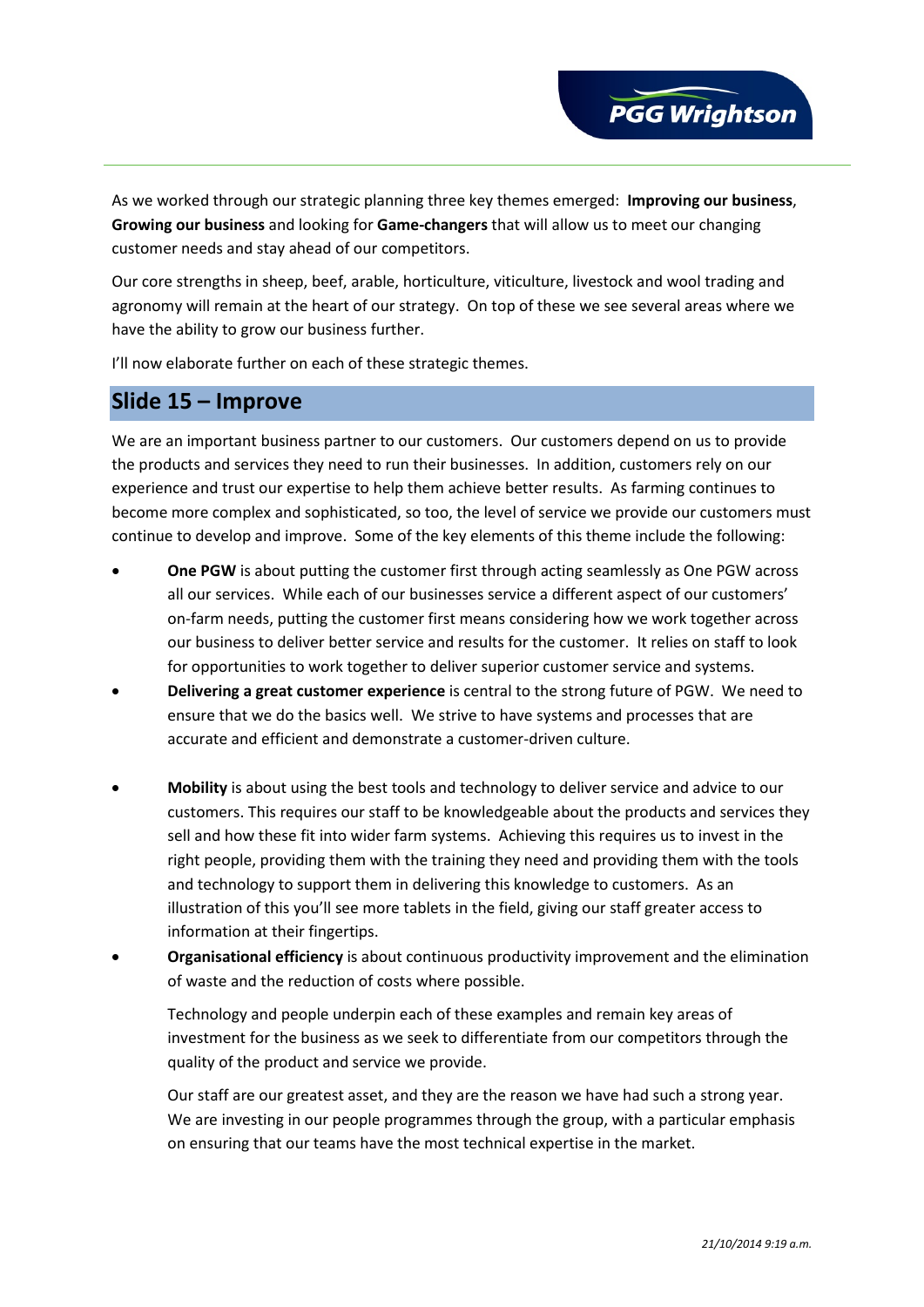### **Slide 16 – Grow**

All our businesses have opportunities to grow within their respective markets. For example, both our Seeds and Retail businesses are continuously scanning their environment to determine what changes to make to their product ranges. In all markets we believe we can increase our market share. In addition to these generalised opportunities, we have identified several areas that need specific focus and investment in order to realise their potential. These are our Grow opportunities and include:

**Dairy** – The importance of dairy to the NZ economy is widely accepted and we are seeing continued shifts in land usage toward dairy and dairy support. Our dairy strategy is evolving quickly and we see significant opportunity to grow our overall dairy presence.

While there is currently a lot of attention on the forecast milk price for this season, we believe that ultimately prices will rebound so that the average milk pay-out will be in the \$6 to \$7 range in the medium term.

Some parts of our business are underweight in their offering to dairy farmers and have not kept pace with the increasing importance of dairying. Accordingly, we are actively targeting an increased focus on addressing these gaps in our product and service offering and ensuring staff have the skills and training relevant to dairy.

We are actively recruiting dairy specialists as well as increasing the capability of existing staff through training opportunities.

**Water** – during the year we moved to further strengthen our footprint and offering in the Water sector with the acquisitions of Water Dynamics and Aquaspec. This now give us nationwide coverage in the irrigation market and wholesale distribution capability. Water is critical to the growth of New Zealand's agricultural sector and a key area of focus in Government policy. The current market lacks a clear leader. We believe there is an opportunity for PGG Wrightson Water to take this position.

**South America** – PGG Wrightson entered South America in 1999 by acquiring a majority stake in a Uruguayan seed wholesaler. Over the last 15 years, we have seen the South American market grow and we expect this to continue and increase in momentum. While we already have significant market share in seed and have a presence in other categories (such as irrigation, real estate and livestock), ongoing investment is required to ensure that we maintain our leadership and to maximise the opportunity that ongoing South American growth presents. In Uruguay we are investing in new warehousing and distribution infrastructure and positioning the business for future growth. In Brazil, a market we entered in 2010, we have grown rapidly from a small base and expect that growth to continue.

**China** – New Zealand and China have enjoyed solid growth in trade over the last five years. Opportunities in wholesale and bulk importation from China of farm inputs and the development of PGG Wrightson's own 'house' brands are important growth objectives that are being targeted.

On the export side, both Wool and Livestock have significant opportunities to grow their trade with China.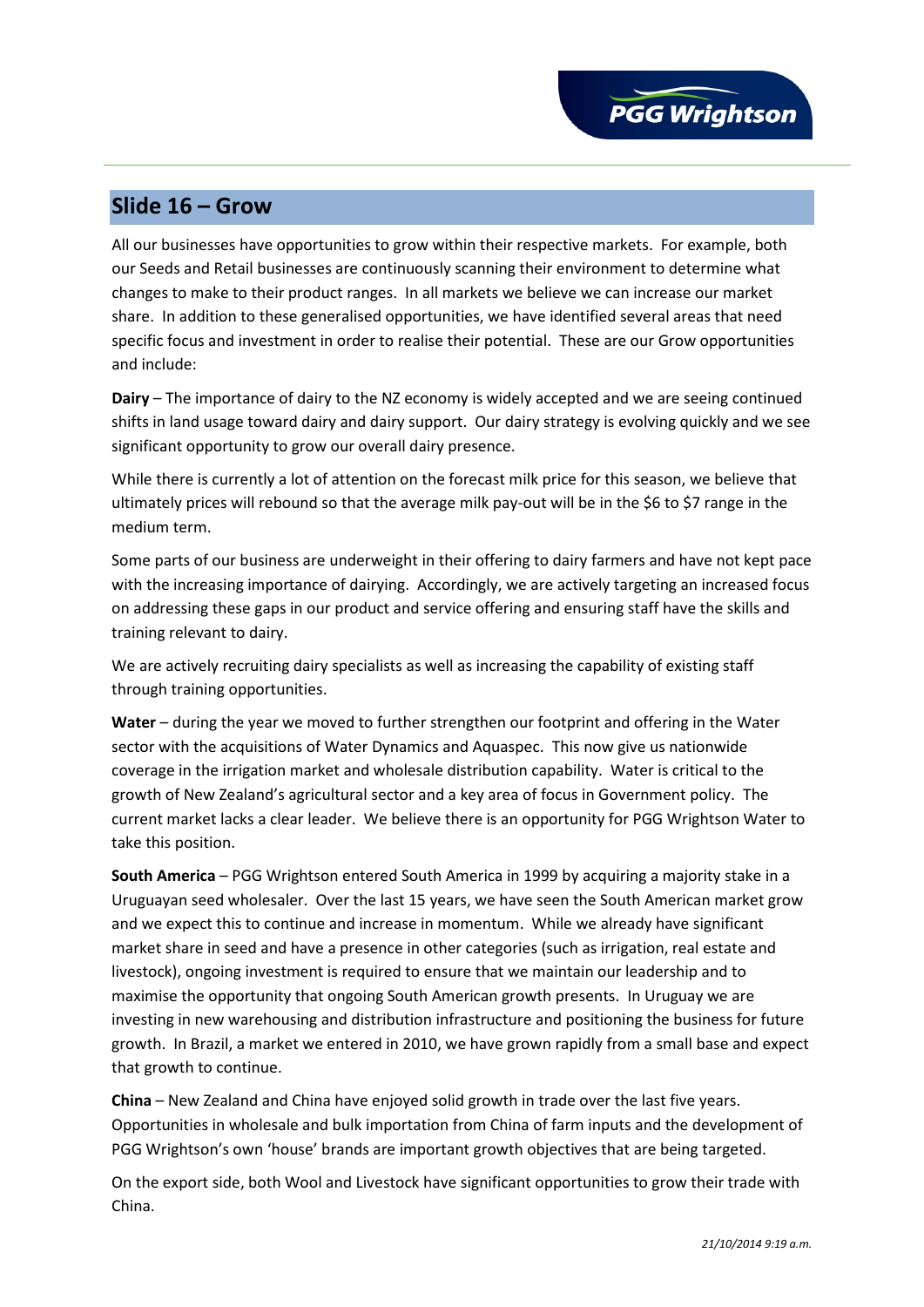# **Slide 17 – Change**

Looking out 5-10 years into the future it is probable that some of our current business activities will be transacted and managed very differently. High level initiatives and areas where "game-changer" opportunities will be actively pursued include the following:

**Change capability** is about ensuring our internal culture is ready to explore new and developing market opportunities and is able to execute on those initiatives.

**E-commerce** is about being ready to anticipate and move on alternative ways for customers to do business with us.

**New partnerships and business models** is about seeking alliances or acquisition opportunities to grow into adjacent markets and to enhance scale. An example is the recent strategic alliance entered into with ASX-listed Ruralco Holdings Limited to work co-operatively with its specialist livestock export subsidiary Frontier International Agri Pty for live dairy cattle exports to China. In this venture we are collaborating to bring our respective capabilities to execute on an opportunity that individually neither party would be able to undertake as efficiently.

**Precision agriculture** involves the measuring and managing of farm performance at an individual animal or sub-paddock level, using new tools and technologies to achieve this. New models will need to be developed in order to package, sell and support these technologies on-farm and we consider that PGG Wrightson will be uniquely positioned to deliver such technologies to its customers.

The key for PGW in all of these areas is to ensure that we deeply understand our customers and the market so that we can anticipate their needs and develop the capability to meet these needs.

The ownership of farms is also evolving with an increasing influence of corporate, foreign and Maori ownership.

We increasingly see farms become bigger and more complicated. With this comes changed requirements of owners and decision makers which creates opportunities for us to service our customers differently now, and into the future.

Technology continues to create new solutions and our opportunity is to utilize technology to improve our productivity and provide new solutions for our clients.

## **Slide 18 –OUTLOOK FOR 2014/15**

Looking now to the year we are in. Everybody will be aware of the significant fall in the value of milk that is underway. When dairy farmers were setting their budgets for the 2014/15 season, forecasters were predicting another very good pay-out of around \$7.00 per kg of milk solids. Today, Fonterra's forecast is 24% lower at \$5.30, with some commentators expecting this to fall further. This will undoubtedly slow our forecast revenue growth with dairy farmers over the course of the current financial year, particularly in autumn, and possibly into the following year.

The outlook for our core sheep, beef, arable, horticulture and viticulture markets on the other hand is positive. Confidence in these sectors remains high supported by solid prices, a lower NZ dollar, and, so far at least, generally benign weather. Growth within these sectors (plus growth in Australia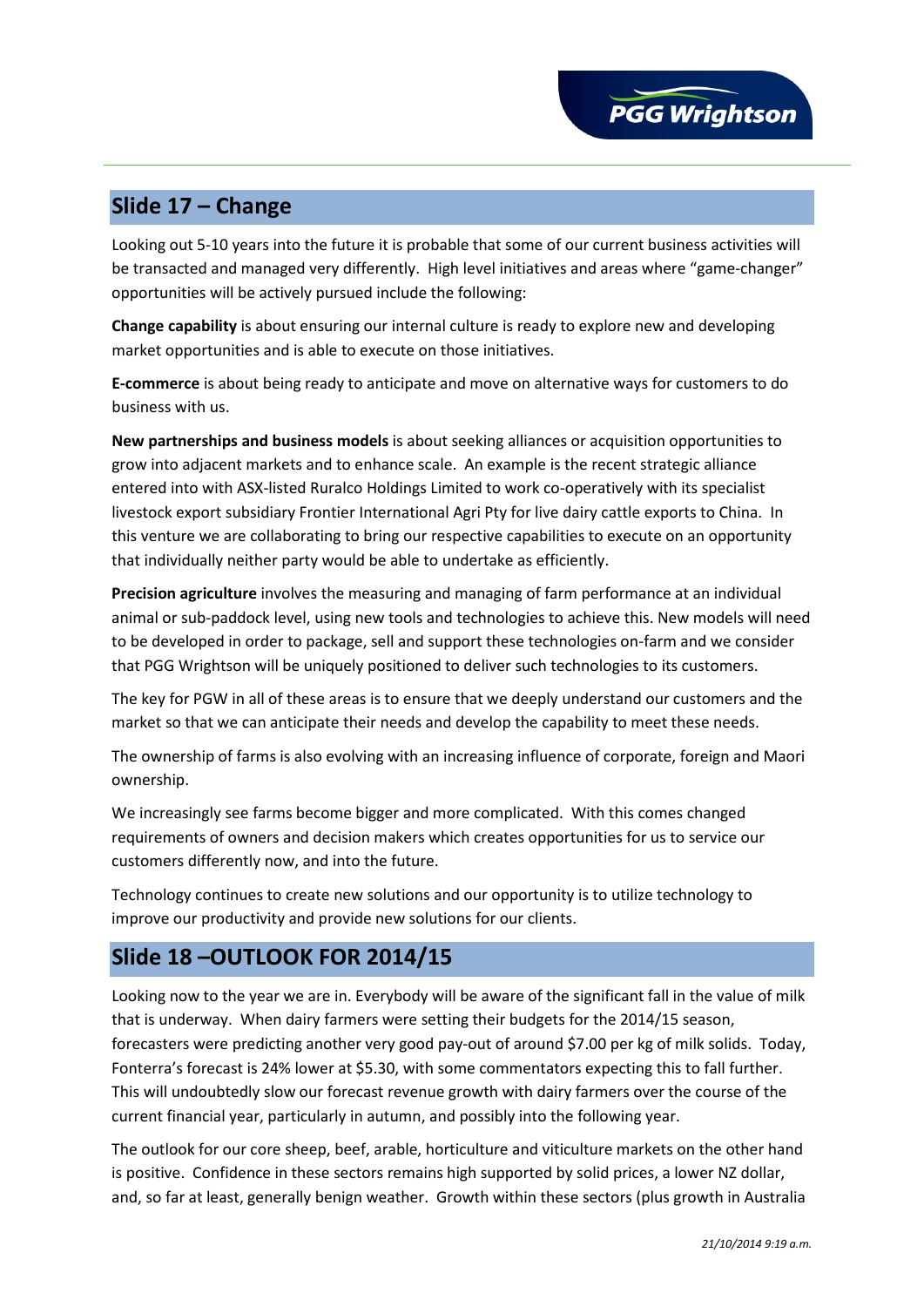and South America) will continue to be a major focus for the company and should offset some of the weakness in the dairy sector.

The Board have reviewed our performance so far this season and the forecast operating environment. Spring and autumn are the two key periods for this business. So, while it remains too early to have high levels of certainty around how the year will play out, and noting the impact in dairy, I'm pleased to advise that based on a strong first quarter, current conditions and performance, we still believe we can increase our Operating EBITDA for the current year and better the \$58.7 million Operating EBITDA achieved in the year to 30 June 2014. We will be better placed to update this guidance at our half-year results announcement in February. By then, we will have a better idea how our dairy customers are reacting to lower prices and will have more clarity about livestock trading, the performance of the Australia Seeds business and South America over their key selling season.

## **Slide 19 – QUESTIONS & DISCUSSION**

Ladies and Gentlemen, we will now take questions and discussion.

#### *[Questions and Discussion on the Annual Report etc.]*

Before moving to the formal business of the meeting I'd like to take this opportunity on behalf of management to thank the PGW staff and customers for a great year. I'd also like to acknowledge the contribution of our CFO, Rob Woodgate, who leaves us at the end of November. Rob has been central to reshaping the financial position and strategy of the business. With his input, we have a financially healthier and more dynamic business to grow from. Rob leaves us having secured a number of key achievements and also in the knowledge that he has been part of a significant turnaround in fortunes for PGW. We'd like to take this opportunity to wish him all the best in his future career.

Given one of the resolutions to be put to the meeting today relates to the Chairman standing for reelection to the Board it is appropriate that the Deputy Chairman, Trevor Burt, chair this part of the meeting.

# **Trevor Burt – Deputy Chair**

## **Slide 20 –BUSINESS OF THE MEETING**

My name is Trevor Burt and it is my honour to take us through the remaining agenda items, being the election of Directors and to authorise the Directors to fix the remuneration of the Auditors.

The formal business of the meeting comprises of four resolutions, which are outlined in the Notice of Meeting. Similar to recent years we have again offered shareholders the option to cast their votes on meeting business by post or online. This option provides shareholders with more flexibility and convenience where they cannot attend in person or by proxy but nevertheless wish to cast their votes on meeting business.

Given that votes can be cast by shareholders not attending the meeting it makes sense that all resolutions will be determined by way of a poll. After the business of the meeting those in attendance that have not yet cast their votes prior to the meeting will have the opportunity to do so. *21/10/2014 9:19 a.m.*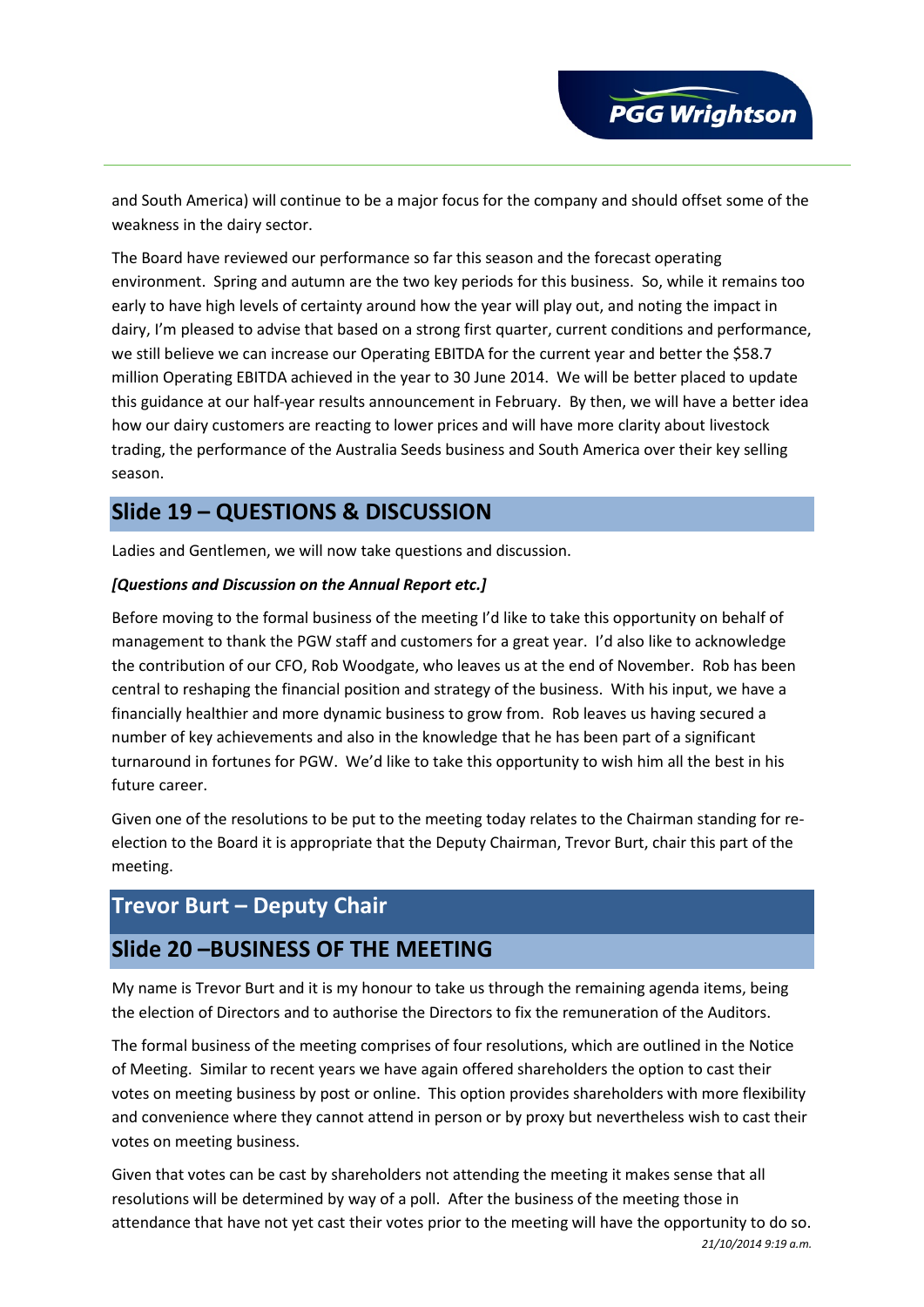

The proposed resolutions will now be considered by the meeting, with all four resolutions to be determined by a poll that will be undertaken by our share registrar, Computershare. The company's Auditors, KPMG are here to act as scrutineers, if required. The resolutions and accompanying explanatory notes are set out in the notice of meeting.

The first three resolutions relate to the election of Directors. The notice of meeting records that John Nichol was appointed to the Board by the Directors since last year's annual meeting. As such, and in accordance with NZX listing rules, John retires and offers himself for election. Biographical notes for John are set out in the notice of meeting. These details are also set out on the following PowerPoint slide.

### **Slide 21 – John Nichol**

John has been Managing Director of Optica Life Accessories Limited for the past 11 years. Prior to that he held a number of executive roles within the banking and finance sector and for 10 years was Managing Director of the investment company, Broadway Industries Limited.

He has been a director of a number of businesses within the primary sector including the New Zealand Dairy Board and The New Zealand Merino Company Limited. He has also been a director of a number of significant other New Zealand businesses including New Zealand Post Limited and State Insurance Limited.

John is an Independent Director.

I'll now like to give John the opportunity to say a few words in relation to his nomination for election.

#### *[John Nichol to speak]*

### **Slide 22 – Bruce Irvine**

Bruce Irvine has been on the PGG Wrightson Board since 2009 and is Chairman of the Audit Committee.

Bruce was Managing Partner at Deloitte Christchurch from 1995 to 2007 before his retirement in May 2008. He now acts as an independent director on various boards including as Chair of Christchurch City Holdings Limited and Heartland Bank and subsidiaries; Director of House of Travel Holdings Limited, Godfrey Hirst NZ Limited and subsidiaries, Market Gardeners Limited and subsidiaries, Rakon Limited and subsidiaries, Scenic Hotels Limited and Skope Industries Limited.

Bruce is an Independent Director.

I'll now like to give Bruce the opportunity to say a few words in relation to his nomination for election.

#### *[Bruce Irvine to speak]*

### **Slide 23 – Alan Lai**

Alan Lai has been on the Board of PGG Wrightson Limited since 2009 and was elected Chairman on 22 October 2013.